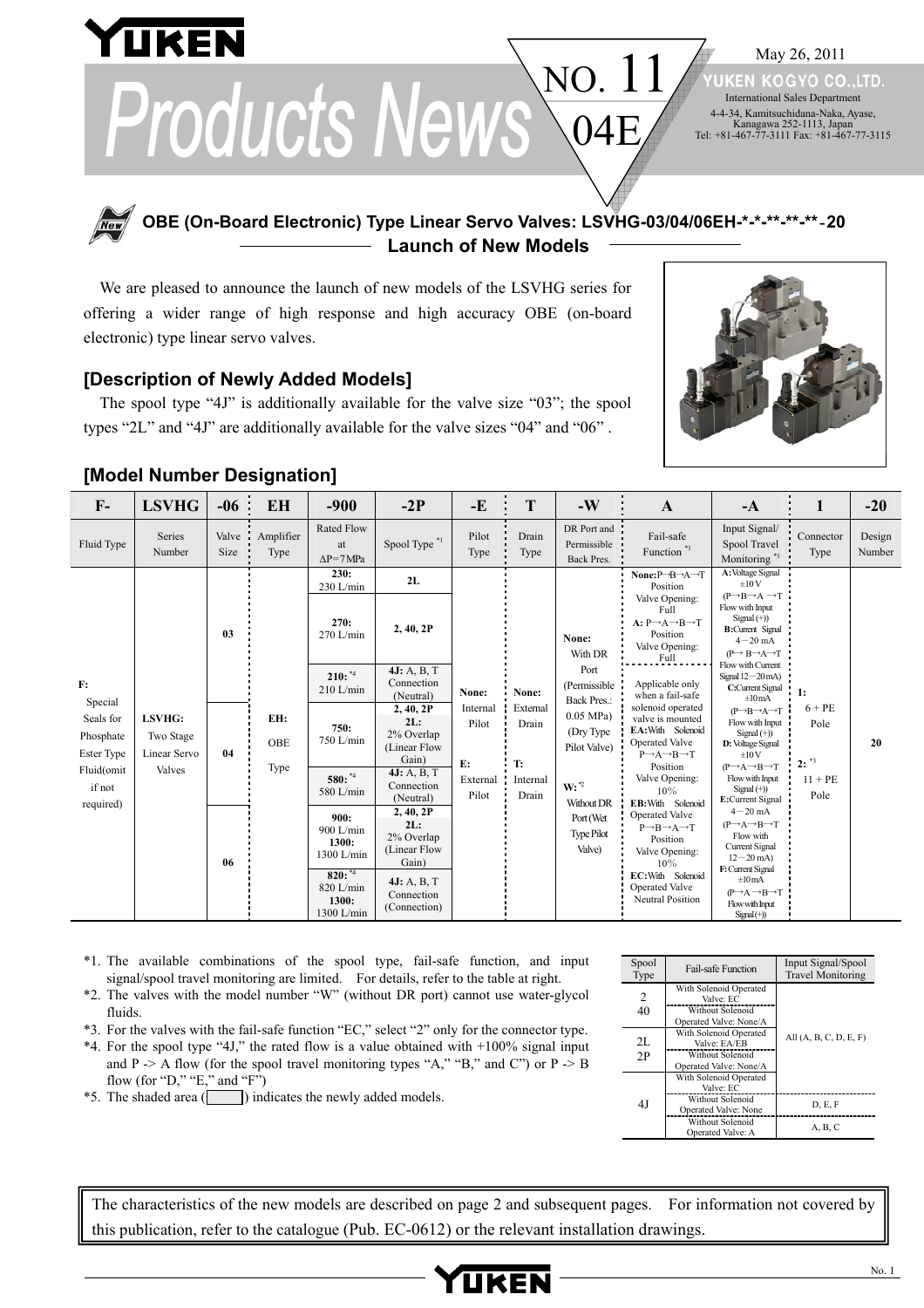#### **[Graphic Symbols] - Spool Type "2L" - Spool Type "4J"**  Input Signal/Spool Travel Monitoring "D"/"E"/"F" Input Signal/Spool Travel Monitoring "A"/"B"/"C" Internal Pilot/External Drain Type The pilot and drain types Internal Pilot/Internal Drain Type Internal Pilot/External Drain Type Internal Pilot/Internal Drain Type are the same as those for isz the input signal/spool 48 ∢⊱ al  $\mathbb{H}^{\mathbb{N}}$ travel monitoring NA A ੂ ₹ţ, ĸ b दे "A"/"B"/"C." -nis External Pilot/ External Drain External Pilot/ Internal Drain Type External Pilot/ External Drain Type External Pilot/ Internal Drain Type

**- Detailed Graphic Symbols (With Fail-safe Solenoid Operated Valve) LSVHG-03/04EH-\*-\*EA/\*EB/\*EC LSVHG-06EH-\*-\*EA/\*EB/\*EC** 



#### **- Fail-safe Function of the Valves**

With reference to the information given below, select the option for the fail-safe function according to the use of applications. The valves have a fail-safe function, but a separate safety circuit should be provided if the hydraulic actuator must be reliably held or stopped to ensure safety in the event of electric failure (power failure, power cable disconnection, etc.) or upon startup.

1) Electric System: OFF and Hydraulic System: ON (Power Failure/Power Cable Disconnection)

| No.            | Model Number                              | Fail-safe Function $\star$                                                    |
|----------------|-------------------------------------------|-------------------------------------------------------------------------------|
| 1              | $(F-)LSVHG-**EH-*-2L(-E)(T)(-W)$          | $P \rightarrow B \rightarrow A \rightarrow T$ Position<br>Valve Opening: Full |
| $\overline{2}$ | $(F-)LSVHG-*EH-*-2L(-E)(T) (-W)A$         | $P \rightarrow A \rightarrow B \rightarrow T$ Position<br>Valve Opening: Full |
| 3              | $(F-)LSVHG-**EH-*-4J(-E)(T)(-W)$          | $P \rightarrow B \rightarrow A \rightarrow T$ Position<br>Valve Opening: Full |
| $\overline{4}$ | $(F-)LSVHG-**EH-*-4J(-E)(T) (-W)A$        | $P \rightarrow A \rightarrow B \rightarrow T$ Position<br>Valve Opening: Full |
| 5              | $(F-)LSVHG-**EH-*-2L(-E)(T)(-W)EA$        | $P \rightarrow A \rightarrow B \rightarrow T$ Position                        |
|                | (With Fail-safe Solenoid Operated Valve)  | Valve Opening: 10%                                                            |
| 6              | $(F-)LSVHG-**EH-*-2L(-E)(T)(-W)EB$        | $P \rightarrow B \rightarrow A \rightarrow T$ Position                        |
|                | (With Fail-safe Solenoid Operated Valve)  | Valve Opening: 10%                                                            |
|                | (F-)LSVHG-**EH-*-4J(-E)(T)(-W)EC-A*/B*/C* | A, B, T Connection                                                            |
| 7              | (With Fail-safe Solenoid Operated Valve)  | (Neutral)                                                                     |
| 8              | (F-)LSVHG-**EH-*-4J(-E)(T)(-W)EC-D*/E*/F* | A, B, T Connection                                                            |
|                | (With Fail-safe Solenoid Operated Valve)  | (Neutral)                                                                     |

<sup>★</sup>The fail-safe activation time depends on the electric and hydraulic conditions.

2) Electric System: OFF and Hydraulic System: OFF (Startup)

For Models No. 1 and 2 in the table above, the fail-safe function holds the spool at its neutral position. For Models No. 5 and 6, the function is the same as that for "Electric System: OFF and Hydraulic System: ON." For Models No. 3, 4, 7, and 8, the function is based on with A, B, T connection (neutral).

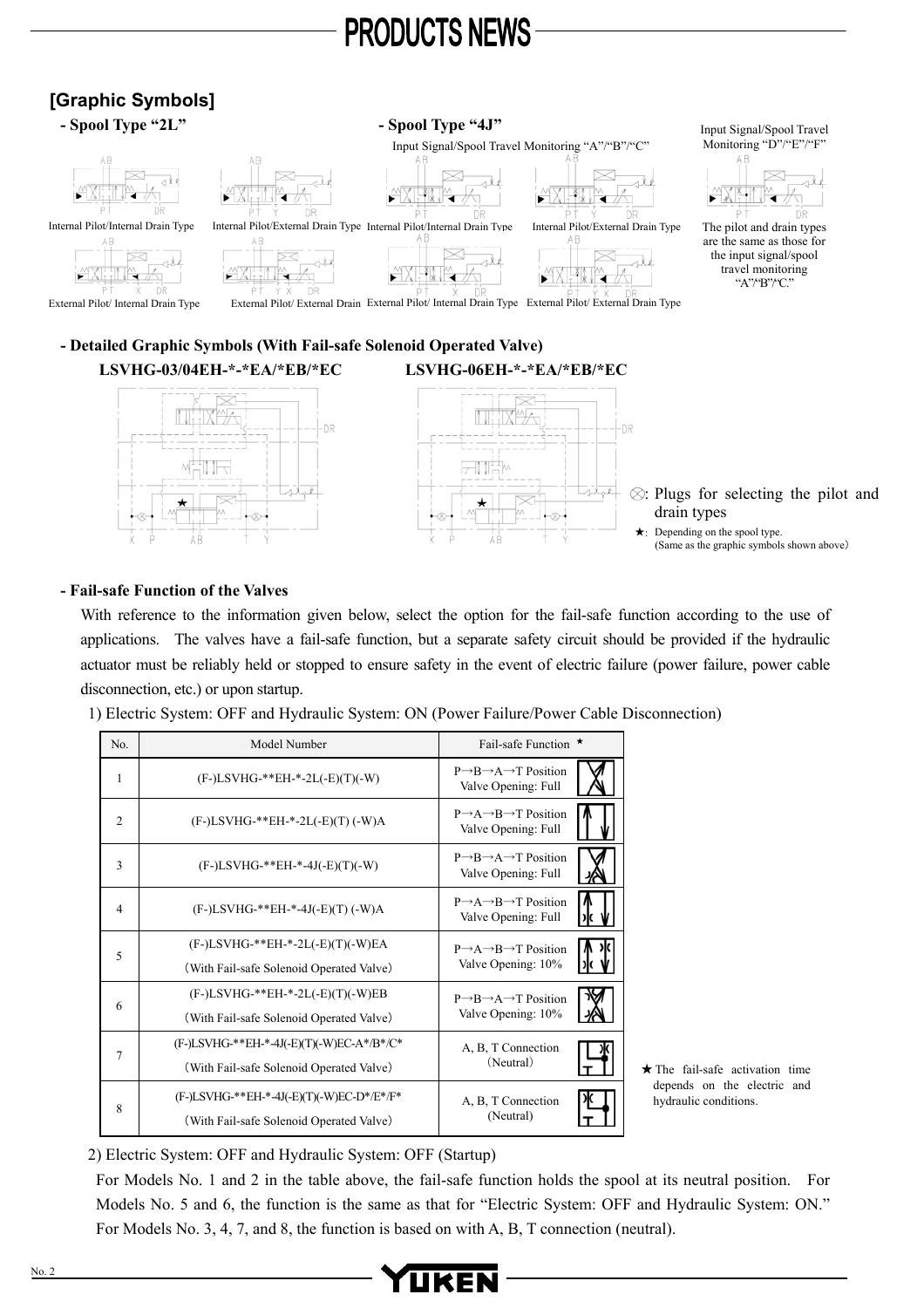# **[Specifications]**

| Model Number                                                                      |                                       |                                      | LSVHG-04EH-750-2L                                                                                                 | LSVHG-06EH-900-2L                                                        | LSVHG-06EH-1300-2L                                               |  |
|-----------------------------------------------------------------------------------|---------------------------------------|--------------------------------------|-------------------------------------------------------------------------------------------------------------------|--------------------------------------------------------------------------|------------------------------------------------------------------|--|
| Item<br>Spool Type                                                                |                                       |                                      | 2L: 2% Overlap (Linear Flow Gain)                                                                                 |                                                                          |                                                                  |  |
|                                                                                   | At $\Delta P = 7$ MPa                 |                                      |                                                                                                                   |                                                                          |                                                                  |  |
| <b>Rated Flow</b>                                                                 | (4-Way Valve)                         |                                      | 750 L/min                                                                                                         | 900 L/min                                                                | 1300 L/min                                                       |  |
| $(\pm 10\%)$                                                                      | At $\Delta P$ = 0.5 MPa<br>(per Land) |                                      | 283 L/min                                                                                                         | 340 L/min                                                                | 490 L/min                                                        |  |
| Max. Operating Pres.                                                              |                                       |                                      | 35 MPa                                                                                                            | 31.5 MPa                                                                 |                                                                  |  |
| Proof Pres.                                                                       | External                              | T Port                               | 31.5 MPa                                                                                                          | 35 MPa                                                                   | 25 MPa                                                           |  |
| at Return                                                                         | Drain                                 | <b>Y</b> Port                        |                                                                                                                   | 21 (7) MPa                                                               |                                                                  |  |
| Port $(^1)$                                                                       | Internal<br>Drain                     | T & Y<br>Port                        |                                                                                                                   | 21 (7) MPa                                                               |                                                                  |  |
| DR Port Permissible Back Pres. (2)                                                |                                       |                                      |                                                                                                                   | 0.05 MPa or less (The valves with the model number "W" have no DR port.) |                                                                  |  |
| Pilot Pres. $(^3)$                                                                |                                       |                                      | 1.5 - 21 MPa                                                                                                      |                                                                          |                                                                  |  |
| Pilot Flow Rate $(^4)$                                                            |                                       |                                      | $20(17)$ L/min or more                                                                                            | $22(19)$ L/min or more                                                   | 23 (19) L/min or more                                            |  |
| Internal Leakage<br>Pres.:<br>$Ps = 14 MPa$                                       |                                       | Pilot Valve                          | $1.2$ L/min or less                                                                                               |                                                                          |                                                                  |  |
| $Pp = 14 MPa$<br>Viscosity:<br>$32 \text{ mm}^2/\text{s}$                         |                                       | Main Valve                           | 2.1 L/min or less                                                                                                 | 2.5 L/min or less                                                        |                                                                  |  |
| Hysteresis                                                                        |                                       |                                      | $0.1\%$ or less                                                                                                   |                                                                          |                                                                  |  |
| Step Response $(0 \Leftrightarrow 100\%)$<br>$Pp = 14 MPa$<br>(Typical) $(^5)$    |                                       |                                      |                                                                                                                   | 11(13)<br>15(18)                                                         |                                                                  |  |
| Frequency Response<br>$(\pm 25\%$ Amplitude)<br>$Pp = 14 MPa$<br>(Typical) $(^5)$ |                                       |                                      | Gain = $-3$ dB: 100 (90) Hz<br>Phase = $-90^{\circ}$ : 90 (90) Hz                                                 |                                                                          | Gain = $-3$ dB: 75 (70) Hz<br>Phase = $-90^{\circ}$ : 70 (75) Hz |  |
| Vibration Proof $(6)$                                                             |                                       |                                      | $100 \text{ m/s}^2$                                                                                               |                                                                          |                                                                  |  |
| Protection                                                                        |                                       |                                      | Equivalent to IP 65                                                                                               |                                                                          |                                                                  |  |
| Ambient Temperature                                                               |                                       |                                      | $0 - +50$ °C                                                                                                      |                                                                          |                                                                  |  |
| Spool Stroke to Stops                                                             |                                       |                                      | $\pm 7$ mm<br>$\pm 5$ mm                                                                                          |                                                                          |                                                                  |  |
| Spool End Area                                                                    |                                       |                                      | $7 \text{ cm}^2$<br>$8 \text{ cm}^2$                                                                              |                                                                          |                                                                  |  |
| Polarity                                                                          |                                       |                                      | Refer to page 23 of the catalogue for high-speed linear servo valves/OBE type linear servo valves (Pub. EC-0612). |                                                                          |                                                                  |  |
| Current<br>Linear Motor                                                           |                                       |                                      | Max. 2.1 A                                                                                                        |                                                                          |                                                                  |  |
| Specification                                                                     |                                       | Coil Resistance<br>at 20 $\degree$ C |                                                                                                                   | $9.6\ \Omega$                                                            |                                                                  |  |
| Approx. Mass $(\bar{ }')$                                                         |                                       |                                      | 14 kg [16 kg]                                                                                                     | 20 kg [24 kg]                                                            |                                                                  |  |
| <b>Electric Connection</b>                                                        |                                       |                                      | $6 + PE$ or $11 + PE$ Connector [EN175201 Part 804]                                                               |                                                                          |                                                                  |  |

Note

( 4 ) The pilot flow is calculated based on a pilot pressure of 14 MPa and the above step response.

 $(5)$  This value is measured for each valve based on a pilot pressure of 14 MPa; it may differ depending on the actual circuit/operation conditions.

 $(6)$  There are restrictions on the mounting position; refer to page 1 of the catalogue for high-speed linear servo valves/OBE type linear servo valves (Pub. EC-0612).

 $(7)$  A value in brackets  $( )$  indicates the mass of a valve with a fail-safe solenoid operated valve.



<sup>(</sup> 1 ) Pressure at the return port should be the actual supply pressure or less.

 $(2)$  Back pressure at the DR port should be 0.05 MPa or less and not be a negative pressure.

 $(3)$  Supply pressure for the pilot valve should be 1.5 - 21 MPa and should also be 60% of the actual supply pressure or more.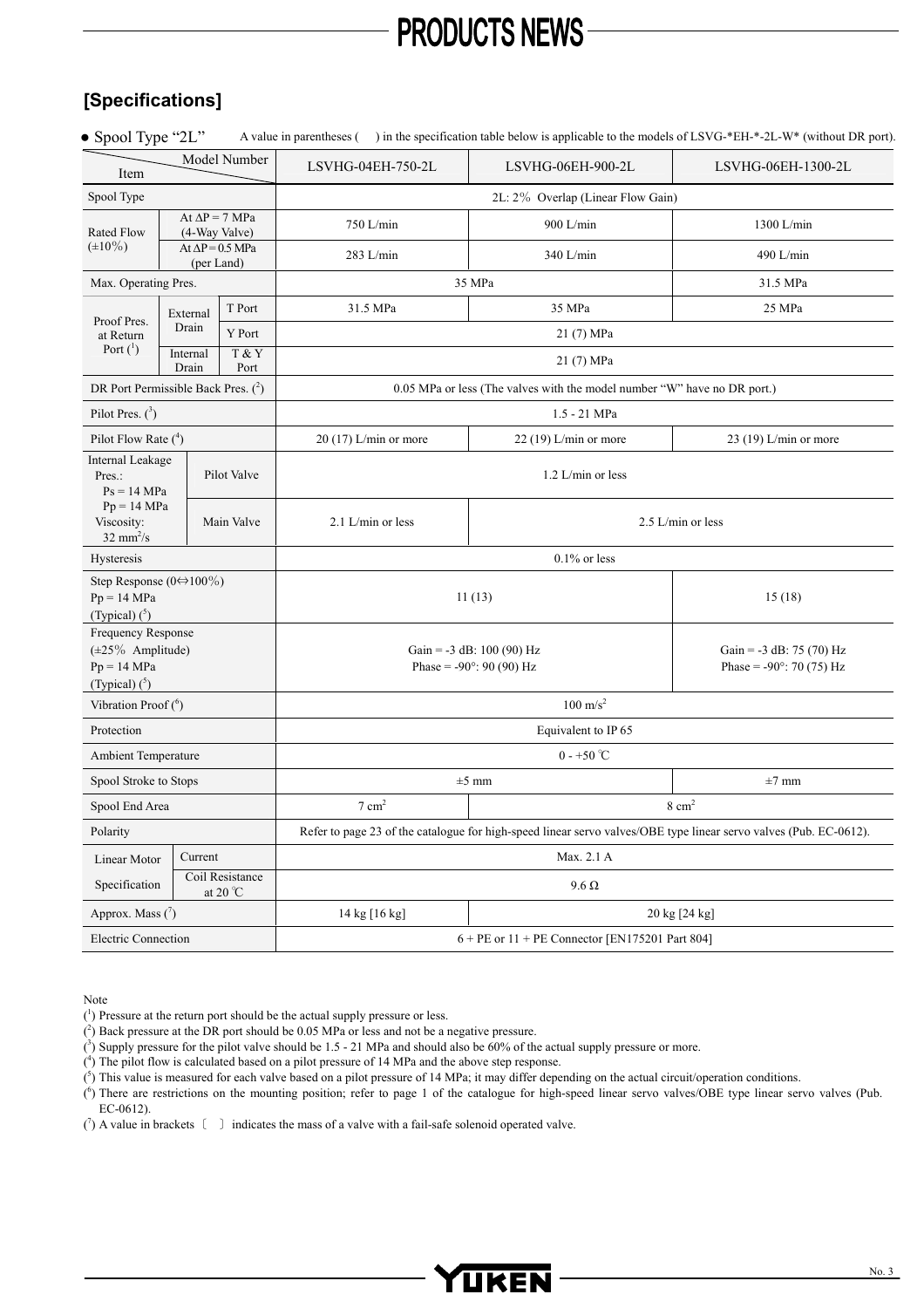#### $\bullet$  Spool Type "4J"

A value in parentheses( ) in the specification table below is applicable to the models of LSVG-\*EH-\*-2L-W\* (without DR port).

| Model Number<br>Item                                                                      |                                       |                                       | LSVHG-03EH-210<br>$-4J-+A*/B*/C*$                                                                                                                                                       | LSVHG-04EH-580<br>$-4J$ *-A*/B*/C*                                                                                                             | LSVHG-06EH-820<br>$-4J$ *-A*/B*/C*                                                                                                             | LSVHG-06EH-1300<br>$-4J$ *-A*/B*/C*                                                                                                                |  |  |
|-------------------------------------------------------------------------------------------|---------------------------------------|---------------------------------------|-----------------------------------------------------------------------------------------------------------------------------------------------------------------------------------------|------------------------------------------------------------------------------------------------------------------------------------------------|------------------------------------------------------------------------------------------------------------------------------------------------|----------------------------------------------------------------------------------------------------------------------------------------------------|--|--|
| Spool Type                                                                                |                                       |                                       | 4J: A, B, T Connection (Neutral)<br>$P \rightarrow B$ Flow: 10% Overlap, A $\rightarrow$ Flow: 50% Underlap<br>$P \rightarrow A$ Flow: 60% Overlap, $B \rightarrow T$ Flow: 5% Underlap |                                                                                                                                                |                                                                                                                                                |                                                                                                                                                    |  |  |
| Rated<br>Flow<br>$(\pm 10\%)$                                                             | At $\Delta P = 3.5$ MPa<br>(per Land) |                                       | $P \rightarrow B$ Flow: 210 L/min<br>A $\rightarrow$ T Flow: 235 L/min<br>P $\rightarrow$ A Flow: 95 L/min<br>$B\rightarrow T$ Flow: 240 L/min                                          | $P\rightarrow B$ Flow: 580 L/min<br>A $\rightarrow$ T Flow: 675 L/min<br>$P \rightarrow A$ Flow: 255 L/min<br>$B\rightarrow T$ Flow: 660 L/min | $P\rightarrow B$ Flow: 820 L/min<br>A $\rightarrow$ T Flow: 950 L/min<br>P→A Flow: 370 L/min<br>$B\rightarrow T$ Flow: 940 L/min               | $P \rightarrow B$ Flow: 1300 L/min<br>$A \rightarrow T$ Flow: 1440 L/min<br>$P \rightarrow A$ Flow: 660 L/min<br>$B\rightarrow T$ Flow: 1375 L/min |  |  |
|                                                                                           | At $\Delta P = 0.5$ MPa<br>(per Land) |                                       | $P\rightarrow B$ Flow: 79 L/min<br>A $\rightarrow$ T Flow: 89 L/min<br>$P \rightarrow A$ Flow: 36 L/min<br>$B\rightarrow T$ Flow: 91 L/min                                              | $P\rightarrow B$ Flow: 219 L/min<br>A $\rightarrow$ T Flow: 255 L/min<br>$P \rightarrow A$ Flow: 96 L/min<br>$B\rightarrow T$ Flow: 249 L/min  | $P\rightarrow B$ Flow: 310 L/min<br>A $\rightarrow$ T Flow: 359 L/min<br>$P \rightarrow A$ Flow: 140 L/min<br>$B\rightarrow T$ Flow: 355 L/min | $P\rightarrow B$ Flow: 491 L/min<br>A $\rightarrow$ T Flow: 544 L/min<br>$P \rightarrow A$ Flow: 249 L/min<br>$B\rightarrow T$ Flow: 520 L/min     |  |  |
| Max. Operating Pres.                                                                      |                                       |                                       | 31.5 MPa                                                                                                                                                                                | 35 MPa                                                                                                                                         | 35 MPa                                                                                                                                         | 31.5 MPa                                                                                                                                           |  |  |
| Proof                                                                                     | External                              | T Port                                | 21 MPa                                                                                                                                                                                  | 31.5 MPa                                                                                                                                       | 35 MPa                                                                                                                                         | 25 MPa                                                                                                                                             |  |  |
| Pres. at<br>Return                                                                        | Drain                                 | <b>Y</b> Port                         |                                                                                                                                                                                         |                                                                                                                                                |                                                                                                                                                |                                                                                                                                                    |  |  |
| Port $(^1)$                                                                               | Internal<br>Drain                     | T & Y Port                            |                                                                                                                                                                                         |                                                                                                                                                | 21 (7) MPa                                                                                                                                     |                                                                                                                                                    |  |  |
|                                                                                           |                                       | DR Port Permissible Back Pres. $(^2)$ |                                                                                                                                                                                         |                                                                                                                                                | 0.05 MPa or less (The valves with the model number "W" have no DR port.)                                                                       |                                                                                                                                                    |  |  |
| Pilot Pres. $(3)$                                                                         |                                       |                                       | 1.5 - 21 MPa                                                                                                                                                                            |                                                                                                                                                |                                                                                                                                                |                                                                                                                                                    |  |  |
| Pilot Flow $(4)$                                                                          |                                       |                                       | $9(8)$ L/min or more                                                                                                                                                                    | $20(17)$ L/min or more                                                                                                                         | $22(19)$ L/min or more                                                                                                                         | $23(19)$ L/min or more                                                                                                                             |  |  |
| Internal Leakage<br>Pres.:                                                                |                                       | Pilot Valve                           | $0.8$ L/min or less                                                                                                                                                                     | 1.2 L/min or less                                                                                                                              | 1.2 L/min or less                                                                                                                              |                                                                                                                                                    |  |  |
| $Ps = 14 MPa$<br>$Pp = 14 MPa$<br>Main Valve<br>Viscosity:<br>$32 \text{ mm}^2/\text{s}$  |                                       |                                       | $0.7$ L/min or less                                                                                                                                                                     | $1.1$ L/min or less<br>$1.2$ L/min or less                                                                                                     |                                                                                                                                                |                                                                                                                                                    |  |  |
| Hysteresis                                                                                |                                       |                                       | $0.1\%$ or less                                                                                                                                                                         |                                                                                                                                                |                                                                                                                                                |                                                                                                                                                    |  |  |
| Step Response (0 $\Leftrightarrow$ 100%)<br>$Pp = 14 MPa$<br>(Typical) $($ <sup>2</sup> ) |                                       |                                       | $7(9)$ ms                                                                                                                                                                               | $11(13)$ ms                                                                                                                                    | $11(13)$ ms                                                                                                                                    | $15(18)$ ms                                                                                                                                        |  |  |
| Frequency Response $(\pm 25\%$ Amplitude)<br>$Pp = 14 MPa$<br>(Typical) $(°)$             |                                       |                                       | Gain = $-3$ dB: 125 (110) Hz<br>Phase = $-90^{\circ}$ : 110 (100) Hz                                                                                                                    | Gain = $-3$ dB: 100 (90) Hz<br>Gain = $-3$ dB: 100 (90) Hz<br>Phase = $-90^{\circ}$ : 90 (90) Hz<br>Phase = $-90^{\circ}$ : 90 (90) Hz         |                                                                                                                                                | Gain = $-3$ dB: 75 (70) Hz<br>Phase = $-90^{\circ}$ : 70 (75) Hz                                                                                   |  |  |
| Vibration Proof $(6)$                                                                     |                                       |                                       | $100\;\mathrm{m/s^2}$                                                                                                                                                                   |                                                                                                                                                |                                                                                                                                                |                                                                                                                                                    |  |  |
| Protection                                                                                |                                       |                                       | Equivalent to IP 65                                                                                                                                                                     |                                                                                                                                                |                                                                                                                                                |                                                                                                                                                    |  |  |
| <b>Ambient Temperature</b>                                                                |                                       |                                       | $0 - +50$ °C                                                                                                                                                                            |                                                                                                                                                |                                                                                                                                                |                                                                                                                                                    |  |  |
| Spool Stroke to Stops                                                                     |                                       |                                       | $\pm 3.5$ mm                                                                                                                                                                            | $\pm 5$ mm                                                                                                                                     | $\pm$ 5 mm                                                                                                                                     | $\pm 7$ mm                                                                                                                                         |  |  |
| Spool End Area                                                                            |                                       |                                       | $3 \text{ cm}^2$                                                                                                                                                                        | $7 \text{ cm}^2$                                                                                                                               | $8 \text{ cm}^2$                                                                                                                               | $8 \text{ cm}^2$                                                                                                                                   |  |  |
| Polarity                                                                                  |                                       |                                       | Refer to page 23 of the catalogue for high-speed linear servo valves/OBE type linear servo valves (Pub. EC-0612).                                                                       |                                                                                                                                                |                                                                                                                                                |                                                                                                                                                    |  |  |
| Linear Motor                                                                              | Current                               |                                       | Max. 2.1 A                                                                                                                                                                              |                                                                                                                                                |                                                                                                                                                |                                                                                                                                                    |  |  |
| Specification                                                                             |                                       | Coil Resistance (at $20^{\circ}$ C)   | $9.6 \Omega$                                                                                                                                                                            |                                                                                                                                                |                                                                                                                                                |                                                                                                                                                    |  |  |
| Approx. Mass $(7)$                                                                        |                                       |                                       | 8.5 kg [11 kg]<br>20 kg [24 kg]<br>14 kg $[16 \text{ kg}]$                                                                                                                              |                                                                                                                                                |                                                                                                                                                |                                                                                                                                                    |  |  |
| <b>Electric Connection</b>                                                                |                                       |                                       | $6 + PE$ or $11 + PE$ Connector [EN175201 Part 804]                                                                                                                                     |                                                                                                                                                |                                                                                                                                                |                                                                                                                                                    |  |  |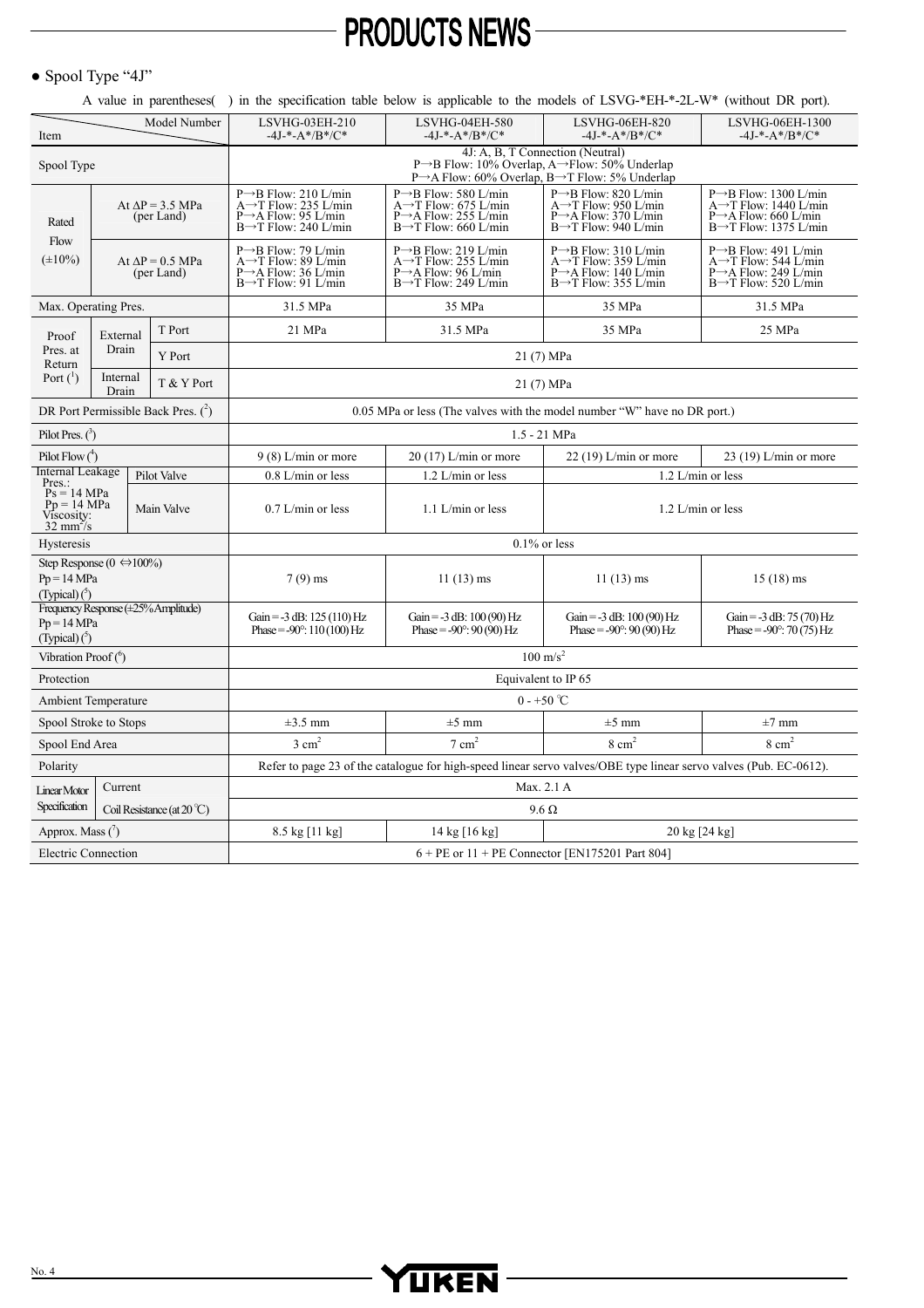| Model Number<br>Item                                                                 |                                       |                                       | LSVHG-03EH-210<br>-4J-*-D*/E*/F*                                                                                                                                                          | LSVHG-04EH-580<br>$-4J-+D*/E*/F*$                                                                                                               | LSVHG-06EH-820<br>$-4J-+D*/E*/F*$                                                                                                               | LSVHG-06EH-1300<br>$-4J$ -*- $D*/E*/F*$                                                                                                            |  |  |
|--------------------------------------------------------------------------------------|---------------------------------------|---------------------------------------|-------------------------------------------------------------------------------------------------------------------------------------------------------------------------------------------|-------------------------------------------------------------------------------------------------------------------------------------------------|-------------------------------------------------------------------------------------------------------------------------------------------------|----------------------------------------------------------------------------------------------------------------------------------------------------|--|--|
| Spool Type                                                                           |                                       |                                       | 4J: A, B, T Connection (Neutral)<br>$P \rightarrow A$ Flow: 10% Overlap, $B \rightarrow T$ Flow: 50% Underlap<br>$P \rightarrow B$ Flow: 60% Overlap, A $\rightarrow T$ Flow: 5% Underlap |                                                                                                                                                 |                                                                                                                                                 |                                                                                                                                                    |  |  |
| Rated<br>Flow<br>$(\pm 10\%)$                                                        | At $\Delta P = 3.5$ MPa<br>(per Land) |                                       | $P \rightarrow A$ Flow: 210 L/min<br>$B\rightarrow T$ Flow: 235 L/min<br>P $\rightarrow B$ Flow: 95 L/min<br>$A \rightarrow T$ Flow: 240 L/min                                            | $P \rightarrow A$ Flow: 580 L/min<br>$B\rightarrow T$ Flow: 675 L/min<br>$P \rightarrow B$ Flow: 255 L/min<br>$A \rightarrow T$ Flow: 660 L/min | P→A Flow: 820 L/min<br>$B\rightarrow T$ Flow: 950 L/min<br>$P \rightarrow B$ Flow: 370 L/min<br>$A \rightarrow T$ Flow: 940 L/min               | $P \rightarrow A$ Flow: 1300 L/min<br>$B\rightarrow T$ Flow: 1440 L/min<br>$P \rightarrow B$ Flow: 660 L/min<br>$A \rightarrow T$ Flow: 1375 L/min |  |  |
|                                                                                      | At $\Delta P = 0.5$ MPa<br>(per Land) |                                       | $P \rightarrow A$ Flow: 79 L/min<br>$B\rightarrow T$ Flow: 89 L/min<br>$P \rightarrow B$ Flow: 36 L/min<br>$A \rightarrow T$ Flow: 91 L/min                                               | $P \rightarrow A$ Flow: 219 L/min<br>$B\rightarrow T$ Flow: 255 L/min<br>$P \rightarrow B$ Flow: 96 L/min<br>$A \rightarrow T$ Flow: 249 L/min  | $P \rightarrow A$ Flow: 310 L/min<br>$B\rightarrow T$ Flow: 359 L/min<br>$P \rightarrow B$ Flow: 140 L/min<br>$A \rightarrow T$ Flow: 355 L/min | $P \rightarrow A$ Flow: 491 L/min<br>$B\rightarrow T$ Flow: 544 L/min<br>$P \rightarrow B$ Flow: 249 L/min<br>$A \rightarrow T$ Flow: 520 L/min    |  |  |
| Max. Operating Pres.                                                                 |                                       |                                       | 31.5 MPa                                                                                                                                                                                  | 35 MPa                                                                                                                                          | 35 MPa                                                                                                                                          | 31.5 MPa                                                                                                                                           |  |  |
| Proof                                                                                | External                              | T Port                                | 21 MPa                                                                                                                                                                                    | 31.5 MPa                                                                                                                                        | 35 MPa                                                                                                                                          | 25 MPa                                                                                                                                             |  |  |
| Pres. at<br>Return                                                                   | Drain                                 | Y Port                                |                                                                                                                                                                                           |                                                                                                                                                 | 21 (7) MPa                                                                                                                                      |                                                                                                                                                    |  |  |
| Port $(^1)$                                                                          | Internal<br>Drain                     | T & Y Port                            |                                                                                                                                                                                           |                                                                                                                                                 | 21 (7) MPa                                                                                                                                      |                                                                                                                                                    |  |  |
|                                                                                      |                                       | DR Port Permissible Back Pres. $(^2)$ |                                                                                                                                                                                           | 0.05 MPa or less (The valves with the model number "W" have no DR port.)                                                                        |                                                                                                                                                 |                                                                                                                                                    |  |  |
| Pilot Pres. $(3)$                                                                    |                                       |                                       | 1.5 - 21 MPa                                                                                                                                                                              |                                                                                                                                                 |                                                                                                                                                 |                                                                                                                                                    |  |  |
| Pilot Flow $(^4)$                                                                    |                                       |                                       | $9(8)$ L/min or more                                                                                                                                                                      | $20(17)$ L/min or more                                                                                                                          | $22(19)$ L/min or more                                                                                                                          | $23(19)$ L/min or more                                                                                                                             |  |  |
| Internal Leakage                                                                     |                                       | Pilot Valve                           | $0.8$ L/min or less                                                                                                                                                                       | $1.2$ L/min or less                                                                                                                             |                                                                                                                                                 | $1.2$ L/min or less                                                                                                                                |  |  |
| Pres.:<br>$Ps = 14 MPa$<br>$Pp = 14 MPa$<br>Viscosity:<br>$32 \text{ mm}^2/\text{s}$ |                                       | Main Valve                            | $0.7$ L/min or less                                                                                                                                                                       | $1.1$ L/min or less                                                                                                                             | $1.2$ L/min or less                                                                                                                             |                                                                                                                                                    |  |  |
| Hysteresis                                                                           |                                       |                                       |                                                                                                                                                                                           |                                                                                                                                                 | $0.1\%$ or less                                                                                                                                 |                                                                                                                                                    |  |  |
| Step response $(0 \le > 100\%)$<br>$Pp = 14 MPa$<br>(Typical) $(°)$                  |                                       |                                       | $7(9)$ ms                                                                                                                                                                                 | $11(13)$ ms                                                                                                                                     | $11(13)$ ms                                                                                                                                     | $15(18)$ ms                                                                                                                                        |  |  |
| Frequency Response (±25% Amplitude)<br>$Pp = 14 MPa$<br>(Typical) $(°)$              |                                       |                                       | Gain = $-3$ dB: 125 (110) Hz<br>Phase = $-90^{\circ}$ : 110 (100) Hz                                                                                                                      | Gain = $-3$ dB: 100 (90) Hz<br>Phase = $-90^{\circ}$ : 90 (90) Hz                                                                               | Gain = $-3$ dB: 100 (90) Hz<br>Phase = $-90^{\circ}$ : 90 (90) Hz                                                                               | Gain = $-3$ dB: 75 (70) Hz<br>Phase = $-90^{\circ}$ : 70 (75) Hz                                                                                   |  |  |
| Vibration Proof $(6)$                                                                |                                       |                                       | $100\;\text{m/s}^2$                                                                                                                                                                       |                                                                                                                                                 |                                                                                                                                                 |                                                                                                                                                    |  |  |
| Protection                                                                           |                                       |                                       | Equivalent to IP 65                                                                                                                                                                       |                                                                                                                                                 |                                                                                                                                                 |                                                                                                                                                    |  |  |
| <b>Ambient Temperature</b>                                                           |                                       |                                       | $0 - +50$ °C                                                                                                                                                                              |                                                                                                                                                 |                                                                                                                                                 |                                                                                                                                                    |  |  |
| Spool Stroke to Stops                                                                |                                       |                                       | $\pm 3.5$ mm                                                                                                                                                                              | $\pm 5$ mm                                                                                                                                      | $\pm 5$ mm                                                                                                                                      | $\pm 7$ mm                                                                                                                                         |  |  |
| Spool End Area                                                                       |                                       |                                       | $3 \text{ cm}^2$<br>$7 \text{ cm}^2$<br>$8 \text{ cm}^2$<br>$8 \text{ cm}^2$                                                                                                              |                                                                                                                                                 |                                                                                                                                                 |                                                                                                                                                    |  |  |
| Polarity                                                                             |                                       |                                       | Refer to page 23 of the catalogue for high-speed linear servo valves/OBE type linear servo valves (Pub. EC-0612).                                                                         |                                                                                                                                                 |                                                                                                                                                 |                                                                                                                                                    |  |  |
| Linear Motor                                                                         | Current                               |                                       | Max. 2.1 A                                                                                                                                                                                |                                                                                                                                                 |                                                                                                                                                 |                                                                                                                                                    |  |  |
| Specification                                                                        |                                       | Coil Resistance at $20^{\circ}$ C     | $9.6 \Omega$                                                                                                                                                                              |                                                                                                                                                 |                                                                                                                                                 |                                                                                                                                                    |  |  |
| Approx. Mass $(^{7})$                                                                |                                       |                                       | 8.5 kg [11 kg]<br>$14 \text{ kg}$ [16 kg]<br>$20 \text{ kg}$ [24 kg]                                                                                                                      |                                                                                                                                                 |                                                                                                                                                 |                                                                                                                                                    |  |  |
| <b>Electric Connection</b>                                                           |                                       |                                       | $6 + PE$ or $11 + PE$ Connector [EN175201 Part 804]                                                                                                                                       |                                                                                                                                                 |                                                                                                                                                 |                                                                                                                                                    |  |  |

Note

 $(1)$  Pressure at the return port should be the actual supply pressure or less (for the operation of the external pilot type with the size "03" at 21 MPa or more, the pressure at the T/Y port should be 7 MPa or less).

 $(2)$  Back pressure at the DR port should be 0.05 MPa or less and not be a negative pressure.

 $(3)$  Supply pressure for the pilot valve should be 1.5 - 21 MPa and should also be 60% of the actual supply pressure or more.

( 4 ) The pilot flow is calculated based on a pilot pressure of 14 MPa and the above step response.

 $(5)$  This value is measured for each valve based on a pilot pressure of 14 MPa; it may differ depending on the actual circuit/operation conditions.

 $(6)$  There are restrictions on the mounting position; refer to page 1 of the catalogue for high-speed linear servo valves/OBE type linear servo valves (Pub. EC-0612).

 $(7)$  A value in brackets  $( )$  indicates the mass of a valve with a fail-safe solenoid operated valve.

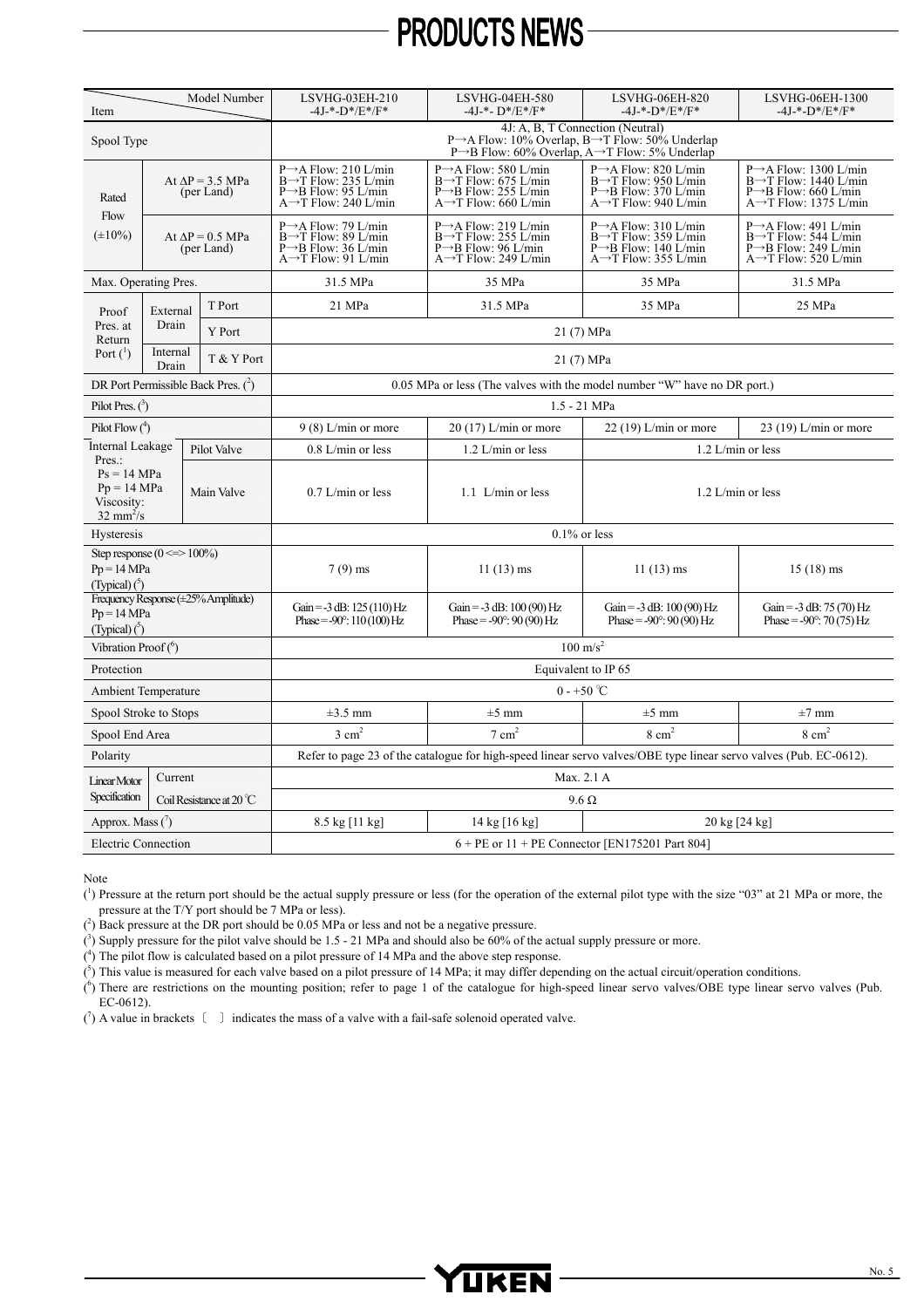### Characteristics of LSVHG-03EH-210-4J (Fluid Viscosity 30 mm<sup>2</sup>/s)

 $(B \rightarrow T)$ 

 $(P \rightarrow A)$ 

#### **■ No-Load Flow Characteristics**

<Conditions> Valve Pressure Difference: ∆P = 0.5 MPa (per Land)



\* For "FLOW," the symbol outside parentheses represents the input signal type "A," "B," and "C"; the symbol in parentheses represents "D," "E," and "F."

# Characteristics of LSVHG-04EH-750-2L (Fluid Viscosity 30 mm<sup>2</sup>/s)

#### **■ No-Load Flow Characteristics**  The load flow characteristics, step response, <Conditions> Valve Pressure Difference: ∆P = 1 MPa (4-Way Valve) and frequency response are the same as Around Null Position Input Signal those of the existing standard models. (Pressure Difference per Land: 0.5 MPa)  $-20 \leq z \leq +20\%$  FLOW: P $\rightarrow B \rightarrow A \rightarrow T$ <sup>\*</sup>  $\overline{F}$ LOW:  $\overline{P \rightarrow R \rightarrow A \rightarrow T}$  $(P \rightarrow A \rightarrow B \rightarrow T)$  $(P \rightarrow A \rightarrow B \rightarrow T)$  $-60$  $\frac{1}{300}$  $-50$ Flow Rate Rate Rate Flow Rate L/min  $-40$ L/min 200 Flow:  $-30$  $Flow$  $-20$  $100$  $10$  $-i$ 0 -5  $-20$  $-15$  $+50 +100$  $10$ 15 20  $-10$ Input Signal %  $\frac{1}{20}$ Input Signal % \* For "FLOW," the symbol outside parentheses  $100 + 11$ represents the input signal type "A," "B," and "C"; the  $-30$ symbol in parentheses represents "D," "E," and "F."  $-200$  $-40 -50$  $-300-$ -60  $FLOW: P \rightarrow A \rightarrow B \rightarrow T$ FLOW: P→A→B→T \*<br>(P→B→A→T)  $(P \rightarrow B \rightarrow A \rightarrow T)$

# Characteristics of LSVHG-04EH-580-4J (Fluid Viscosity 30 mm<sup>2</sup>/s)

YUKEN

#### **■ No-Load Flow Characteristics**

<Conditions> Valve Pressure Difference: ∆P = 0.5 MPa (per Land)



\* For "FLOW," the symbol outside parentheses represents the input signal type "A," "B," and "C"; the symbol in parentheses represents "D," "E," and "F."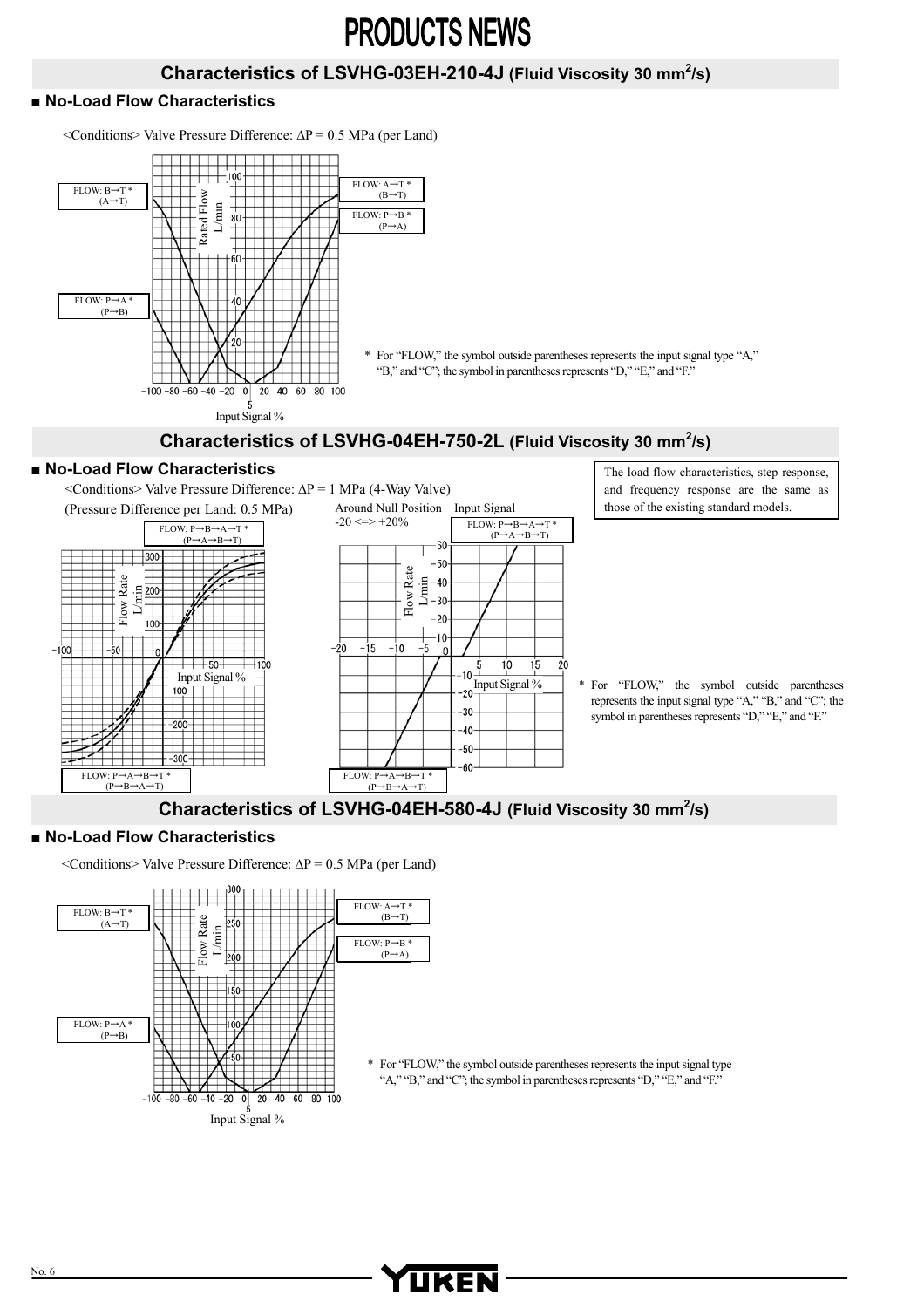## Characteristics of LSVHG-06EH-900-2L (Fluid Viscosity 30 mm<sup>2</sup>/s)

#### ■ No-Load Flow Characteristics

<Conditions> Valve Pressure Difference: ∆P = 1 MPa (4-Way Valve) (Pressure Difference per Land: 0.5 MPa)





The load flow characteristics, step response, and frequency response are the same as those of the existing standard models.

For "FLOW," the symbol outside parentheses represents the input signal type "A," "B," and "C"; the symbol in parentheses represents "D," "E," and "F."

#### Characteristics of LSVHG-06EH-1300-2L (Fluid Viscosity 30 mm<sup>2</sup>/s)

#### ■ No-Load Flow Characteristics

<Conditions> Valve Pressure Difference: ∆P = 1 MPa (4-Way Valve) (Pressure Difference per Land: 0.5 MPa)





The load flow characteristics, step response, and frequency response are the same as those of the existing standard models.

For "FLOW," the symbol outside parentheses represents the input signal type "A," "B," and "C"; the symbol in parentheses represents "D," "E," and "F."

### Characteristics of LSVHG-06EH-820/1300-4J (Fluid Viscosity 30 mm<sup>2</sup>/s)

#### **■ No-Load Flow Characteristics**

<Conditions> Valve Pressure Difference: ∆P = 0.5 MPa (per Land)



\* For "FLOW," the symbol outside parentheses represents the input signal type "A," "B," and "C"; the symbol in parentheses represents "D," "E," and "F."

YUKEN